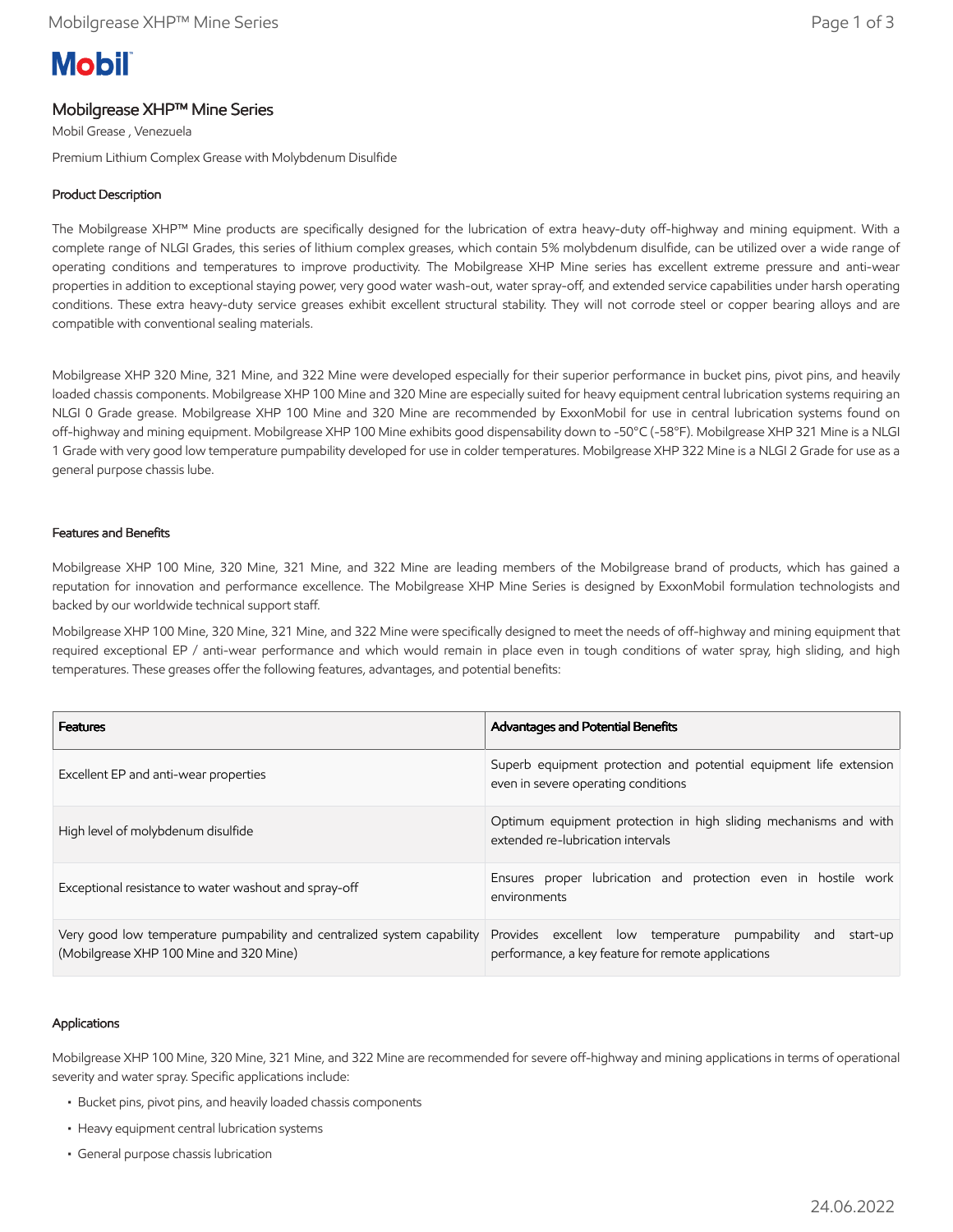### Properties and Specifications

| Property                                                                       | <b>MOBILGREASE</b><br><b>XHP</b><br><b>100 MINE</b> | <b>MOBILGREASE</b><br><b>XHP</b><br>320 MINE | <b>MOBILGREASE</b><br><b>XHP</b><br>321 MINE | <b>MOBILGREASE</b><br><b>XHP</b><br>322 MINE |
|--------------------------------------------------------------------------------|-----------------------------------------------------|----------------------------------------------|----------------------------------------------|----------------------------------------------|
| Grade                                                                          | NLGI0                                               | NLGI0                                        | NLGI <sub>1</sub>                            | NLGI <sub>2</sub>                            |
| Thickener Type                                                                 | Lithium Complex                                     | Lithium Complex                              | Lithium Complex                              | Lithium Complex                              |
| Color, Visual                                                                  | Gray-Black                                          | Gray-Black                                   | Gray-Black                                   | Gray-Black                                   |
| Copper Strip Corrosion, 24 h, 100 C, Rating,<br>ASTM D4048                     | 1A                                                  | 1A                                           | 1A                                           | 1A                                           |
| Corrosion Preventive Properties,<br>Rating,<br>ASTM D1743                      | Pass                                                | Pass                                         | Pass                                         | Pass                                         |
| Dropping Point, °C, ASTM D2265                                                 | 200                                                 | 270                                          | 270                                          | 270                                          |
| Four-Ball Extreme Pressure Test, Weld Point,<br>kgf, ASTM D2596                | 315                                                 | 400                                          | 400                                          | 400                                          |
| Four-Ball Wear Test, Scar Diameter, mm,<br>ASTM D2266                          | 0.4                                                 | 0.4                                          | 0.4                                          | 0.4                                          |
| Molybdenum Disulfide Content, wt %,<br>CALCULATED                              | 5                                                   | 5                                            | 5                                            | 5                                            |
| Penetration, 60X, 0.1 mm, ASTM D217                                            | 370                                                 | 370                                          | 325                                          | 280                                          |
| Stability,<br>Penetration<br>Roll<br>Consistency<br>Change, 0.1 mm, ASTM D1831 | $+14$                                               | 0                                            | ±10                                          | ±10                                          |
| US Steel Mobility @ - 20 F, g/min, AMS 1390                                    | 32                                                  |                                              |                                              |                                              |
| US Steel Mobility @ -12 C, g/min, AMS 1390                                     |                                                     |                                              |                                              | 11                                           |
| US Steel Mobility @ 20 F, g/min, AMS 1390                                      |                                                     |                                              | 15                                           |                                              |
| Viscosity @ 40 C, Base Oil, mm2/s, ASTM<br>D445                                | 100                                                 | 320                                          | 320                                          | 320                                          |
| Water Sprayoff, Loss, %, ASTM D4049                                            |                                                     |                                              | 28                                           | 16                                           |
| Water Washout, Loss @ 79 C, wt%, ASTM<br>D1264                                 |                                                     |                                              | 10                                           | $\overline{2}$                               |

#### Health and Safety

Health and Safety recommendations for this product can be found on the Material Safety Data Sheet (MSDS) @ [http://www.msds.exxonmobil.com/psims](http://www.msds.exxonmobil.com/psims/psims.aspx) /psims.aspx

All trademarks used herein are trademarks or registered trademarks of Exxon Mobil Corporation or one of its subsidiaries unless indicated otherwise.

01-2022

Mobil Productos Refinados , Compaen Comandita por Acciones Centro San Ignacio , Torre Kepler , Piso 9